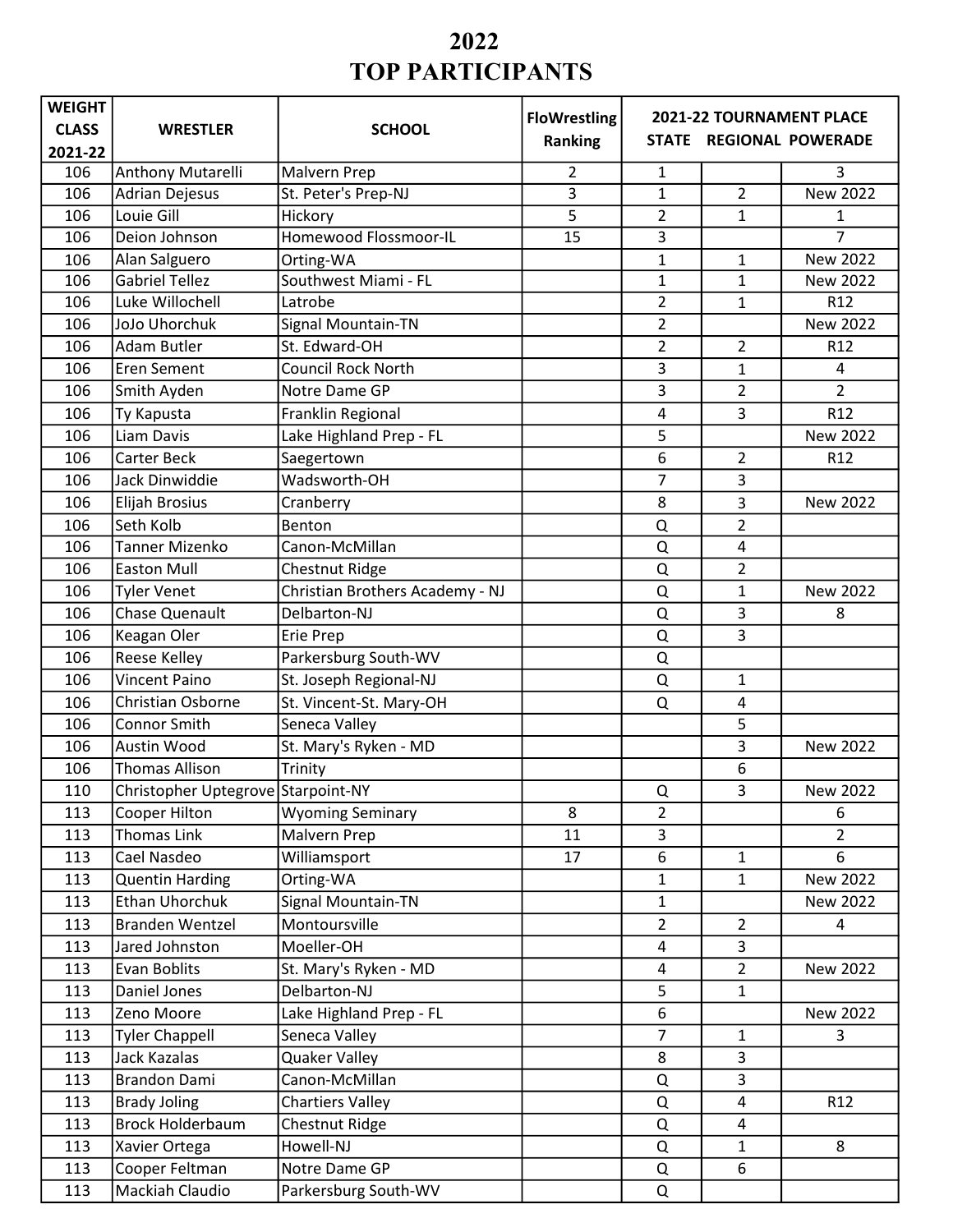| <b>WEIGHT</b> |                        |                                 | <b>FloWrestling</b> |                |                | 2021-22 TOURNAMENT PLACE |
|---------------|------------------------|---------------------------------|---------------------|----------------|----------------|--------------------------|
| <b>CLASS</b>  | <b>WRESTLER</b>        | <b>SCHOOL</b>                   | Ranking             |                |                | STATE REGIONAL POWERADE  |
| 2021-22       |                        |                                 |                     |                |                |                          |
| 113           | Darius McMillan        | Peters Township                 |                     | Q              | $\overline{2}$ |                          |
| 113           | James Sloan            | St. Joseph Regional-NJ          |                     | Q              | $\overline{2}$ |                          |
| 113           | Jake Talarico          | St. Peter's Prep-NJ             |                     | Q              | $\overline{2}$ | New 2022                 |
| 113           | Evan Petrovich         | Connellsville                   |                     |                | 5              |                          |
| 113           | Dylan Obrien           | Hickory                         |                     |                | 6              |                          |
| 113           | <b>Ky Szewczyk</b>     | Waynesburg                      |                     |                |                | R <sub>12</sub>          |
| 120           | Luke Lilledahl         | <b>Wyoming Seminary</b>         | 3                   | 3              |                | 1                        |
| 120           | <b>Mason Gibson</b>    | <b>Bishop McCort</b>            | $\overline{7}$      | <b>NA</b>      |                |                          |
| 120           | Alex Nini              | Christian Brothers Academy - NJ | 11                  | 4              | $\mathbf{1}$   | New 2022                 |
| 120           | Jack Consiglio         | Malvern Prep                    | 12                  | 2              |                | $\overline{2}$           |
| 120           | <b>Ethen Rivera</b>    | Lake Highland Prep - FL         | 12                  | $\overline{7}$ |                | New 2022                 |
| 120           | Vinny Kilkeary         | Latrobe                         | 14                  | 1              | 1              | 5                        |
| 120           | <b>Apollo Cruz</b>     | Orting-WA                       |                     | $\mathbf{1}$   | $\mathbf{1}$   | New 2022                 |
| 120           | Caleb Uhorchuk         | Signal Mountain-TN              |                     | 1              |                | New 2022                 |
| 120           | Jaxon Joy              | Wadsworth-OH                    |                     | $\mathbf{1}$   | 3              | R <sub>12</sub>          |
| 120           | <b>Brent Bosley</b>    | Parkersburg South-WV            |                     | $\overline{2}$ |                |                          |
| 120           | <b>Conor Collins</b>   | Southern Regional-NJ            |                     | 3              | $\mathbf{1}$   | New 2022                 |
| 120           | Cooper Hornack         | <b>Burrell</b>                  |                     | 4              | 3              | 7                        |
| 120           | <b>Billy Dekraker</b>  | McDonogh-MD                     |                     | 4              |                | 4                        |
| 120           | <b>Brock Armstrong</b> | Orting-WA                       |                     | 6              | 4              | New 2022                 |
| 120           | Kade Brown             | St. Edward-OH                   |                     | 7              | 3              |                          |
| 120           | Donovan Chavis         | St. Peter's Prep-NJ             |                     | 7              | 1              | New 2022                 |
| 120           | Logan Richey           | <b>Quaker Valley</b>            |                     | 8              | 5              |                          |
| 120           | Asher Cunningham       | <b>State College</b>            |                     | 8              | 1              | $\overline{7}$           |
| 120           | Chase Burke            | Benton                          |                     | Q              | 3              |                          |
| 120           | Mason Kernan           | <b>Bethel Park</b>              |                     | Q              | 4              |                          |
| 120           | Sebastian Ortega       | Howell-NJ                       |                     | Q              | 3              |                          |
| 120           | David Kennedy          | Montoursville                   |                     | Q              | 4              | 8                        |
| 120           | Chaase Bell            | Reynolds                        |                     | Q              | 3              |                          |
| 120           | Ryan Cominsky          | Southwest Miami - FL            |                     | Q              | $\overline{2}$ | New 2022                 |
| 120           | Donny Almeyda          | St. Joseph Regional-NJ          |                     | Q              | $\mathbf{1}$   |                          |
| 120           | Luke Ananea            | <b>Central Mountain</b>         |                     |                | 6              |                          |
| 120           | Cyrus Hurd             | Erie Prep                       |                     |                | 4              |                          |
| 120           | Jake Bennett           | Fort LeBoeuf                    |                     |                | 5              |                          |
| 120           | Tyler Wood             | St. Mary's Ryken - MD           |                     |                | 5              | New 2022                 |
| 120           | Joseph Simon           | Waynesburg                      |                     |                |                | 3                        |
| 126           | Vincent Robinson       | Homewood Flossmoor-IL           | $\overline{7}$      | $\overline{2}$ |                | 5                        |
| 126           | <b>Dalton Perry</b>    | Central Mountain                | 12                  | $\mathbf{1}$   | $\mathbf{1}$   |                          |
| 126           | Vince Bouzakis         | <b>Wyoming Seminary</b>         | 14                  |                |                | $\mathbf{1}$             |
| 126           | Nick O'Neill           | Malvern Prep                    | 16                  | 3              |                | 3                        |
| 126           | Maddox Shaw            | Thomas Jefferson                | 17                  | 3              | $\overline{2}$ | $\overline{2}$           |
| 126           | Caedyn Ricciardi       | St. Peter's Prep-NJ             | 20                  | 6              | $\mathbf{1}$   | New 2022                 |
| 126           | Bryan Dickerson        | Orting-WA                       |                     | $\mathbf{1}$   | $\mathbf{1}$   | New 2022                 |
| 126           | <b>Bryce Skinner</b>   | St. Vincent-St. Mary-OH         |                     | $\mathbf{1}$   | $\overline{2}$ |                          |
| 126           | Ethan Lebin            | Hempfield                       |                     | $\overline{2}$ | $\mathbf{1}$   | 8                        |
| 126           | JoJo Przybycien        | Fort LeBoeuf                    |                     | 4              | $\overline{2}$ |                          |
| 126           | Ryan Bennett           | St. Edward-OH                   |                     | 4              | $\mathbf{1}$   |                          |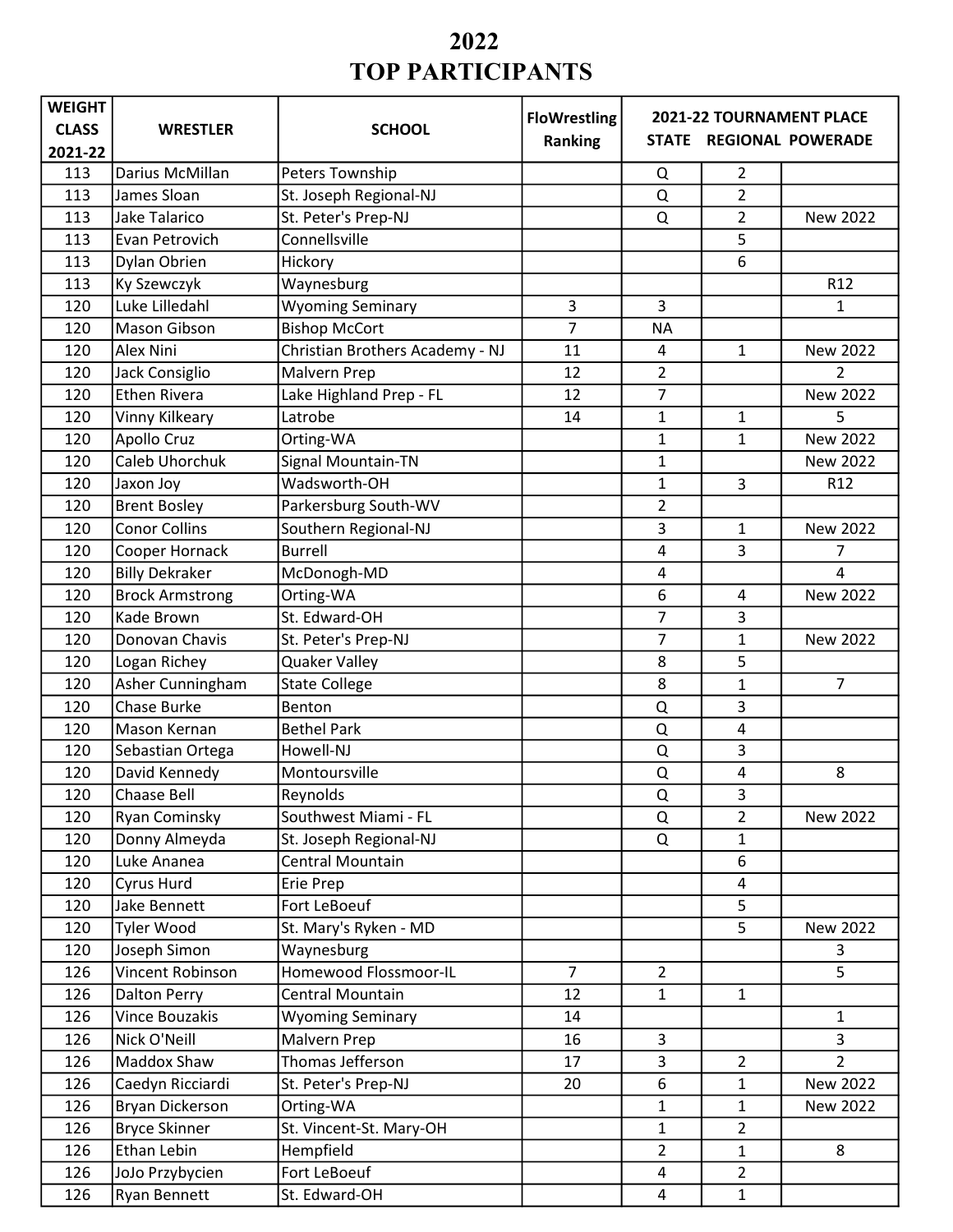| <b>WEIGHT</b> | <b>FloWrestling</b><br>2021-22 TOURNAMENT PLACE |                                 |                |                         |                |                 |
|---------------|-------------------------------------------------|---------------------------------|----------------|-------------------------|----------------|-----------------|
| <b>CLASS</b>  | <b>WRESTLER</b>                                 | <b>SCHOOL</b>                   | Ranking        | STATE REGIONAL POWERADE |                |                 |
| 2021-22       |                                                 |                                 |                |                         |                |                 |
| 126           | Dylan Granahan                                  | Benton                          |                | 5                       | 4              |                 |
| 126           | Londen Murphy                                   | Moeller-OH                      |                | 5                       | $\overline{2}$ | R12             |
| 126           | Kobi Burkett                                    | Chestnut Ridge                  |                | Q                       | 3              |                 |
| 126           | John Hager                                      | Delbarton-NJ                    |                | Q                       | 3              |                 |
| 126           | Sawyer Ostroff                                  | Howell-NJ                       |                | Q                       | $\overline{2}$ |                 |
| 126           | Colin Kacena                                    | Lake Highland Prep - FL         |                | Q                       |                | New 2022        |
| 126           | Anthony Ferraro                                 | Pine Richland                   |                | Q                       | 4              |                 |
| 126           | <b>Wyatt Stout</b>                              | Southern Regional-NJ            |                | $\Omega$                | $\mathbf{1}$   | New 2022        |
| 126           | James Leuer                                     | Starpoint-NY                    |                | Q                       | 3              | New 2022        |
| 126           | Christian Fretwell                              | <b>Wyoming Seminary</b>         |                | Q                       |                | R12             |
| 126           | Devon Magro                                     | <b>Bishop McCort</b>            |                |                         |                | 6               |
| 126           | <b>Andrew Binni</b>                             | Canon-McMillan                  |                |                         | 5              | R12             |
| 126           | Conner Reszkowski                               | Cranberry                       |                |                         | 5              | <b>New 2022</b> |
| 126           | Angel Delgado                                   | Southwest Miami - FL            |                |                         | 5              | New 2022        |
| 126           | Koen Bowling                                    | St. Mary's Ryken - MD           |                |                         | 4              | <b>New 2022</b> |
| 126           | Jacob Campbell                                  | <b>State College</b>            |                |                         | 6              |                 |
| 126           | <b>Devin Harris</b>                             | Williamsport                    |                |                         | 5              |                 |
| 132           | Mac Church                                      | Waynesburg                      | $\overline{3}$ | $\mathbf 1$             | $\mathbf{1}$   | $\overline{2}$  |
| 132           | <b>Tyler Vazquez</b>                            | Delbarton-NJ                    | 15             | 1                       | 1              |                 |
| 132           | <b>Cameron Catrabone</b>                        | <b>Williamsville North-NY</b>   | 15             | 6                       |                | 3               |
| 132           | Scott Johnson                                   | Muncy                           |                | 1                       | $\mathbf{1}$   | New 2022        |
| 132           | Spencer Barnhart                                | Malvern Prep                    |                | $\overline{2}$          |                | 5               |
| 132           | Jonathan Fuller                                 | St. Peter's Prep-NJ             |                | 4                       | $\mathbf{1}$   | <b>New 2022</b> |
| 132           | Luke Simcox                                     | <b>Central Mountain</b>         |                | 5                       | $\mathbf{1}$   | 4               |
| 132           | Calan Bollman                                   | Chestnut Ridge                  |                | 5                       | $\mathbf{1}$   | R12             |
| 132           | <b>Ryan Martin</b>                              | Parkersburg South-WV            |                | 5                       |                |                 |
| 132           | <b>Griffin LaPlante</b>                         | Starpoint-NY                    |                | 5                       | $\mathbf{1}$   | New 2022        |
| 132           | Enzo Bell                                       | McDonogh-MD                     |                | 6                       |                |                 |
| 132           | Ethan Kolb                                      | Benton                          |                | Q                       | $\overline{2}$ |                 |
| 132           | Nick Ferra                                      | <b>Burrell</b>                  |                | Q                       | 6              |                 |
| 132           | Eli Carr                                        | Hempfield                       |                | Q                       | $\overline{4}$ |                 |
| 132           | Luis Bazan                                      | Lake Highland Prep - FL         |                | Q                       |                | New 2022        |
| 132           | Justice Lopez                                   | Orting-WA                       |                | Q                       | 4              | New 2022        |
| 132           | Hayden Hochstrasser                             | Southern Regional-NJ            |                | Q                       | 3              | New 2022        |
| 132           | Mateo Sgambellone                               | St. Joseph Regional-NJ          |                | Q                       | $\mathbf{1}$   |                 |
| 132           | <b>Braden Dunlap</b>                            | St. Vincent-St. Mary-OH         |                | Q                       | 4              |                 |
| 132           | <b>Blake Reihner</b>                            | Trinity                         |                | Q                       | $\overline{3}$ | 8               |
| 132           | AJ Falcone                                      | Christian Brothers Academy - NJ |                |                         | 5              | New 2022        |
| 132           | <b>Blaize Vogel</b>                             | Montoursville                   |                |                         | 5              |                 |
| 138           | Eligh Rivera                                    | Lake Highland Prep - FL         | 11             | $\mathbf{1}$            |                | New 2022        |
| 138           | Pierson Manville                                | <b>State College</b>            | 14             | $\mathbf{1}$            | $\mathbf{1}$   | 1               |
| 138           | Julian George                                   | Christian Brothers Academy - NJ | 18             | $\overline{2}$          | $\mathbf{1}$   | New 2022        |
| 138           | Danny Martinez                                  | Southwest Miami - FL            |                | 3                       | $\mathbf{1}$   | New 2022        |
| 138           | Alessio Perentin                                | Delbarton-NJ                    |                | 4                       | $\mathbf{1}$   |                 |
| 138           | Clayton Gabrielson                              | St. Mary's Ryken - MD           |                | $\overline{\mathbf{4}}$ | $\mathsf{3}$   | New 2022        |
| 138           | Connor Saylor                                   | Hickory                         |                | 5                       | $\overline{2}$ | $\overline{7}$  |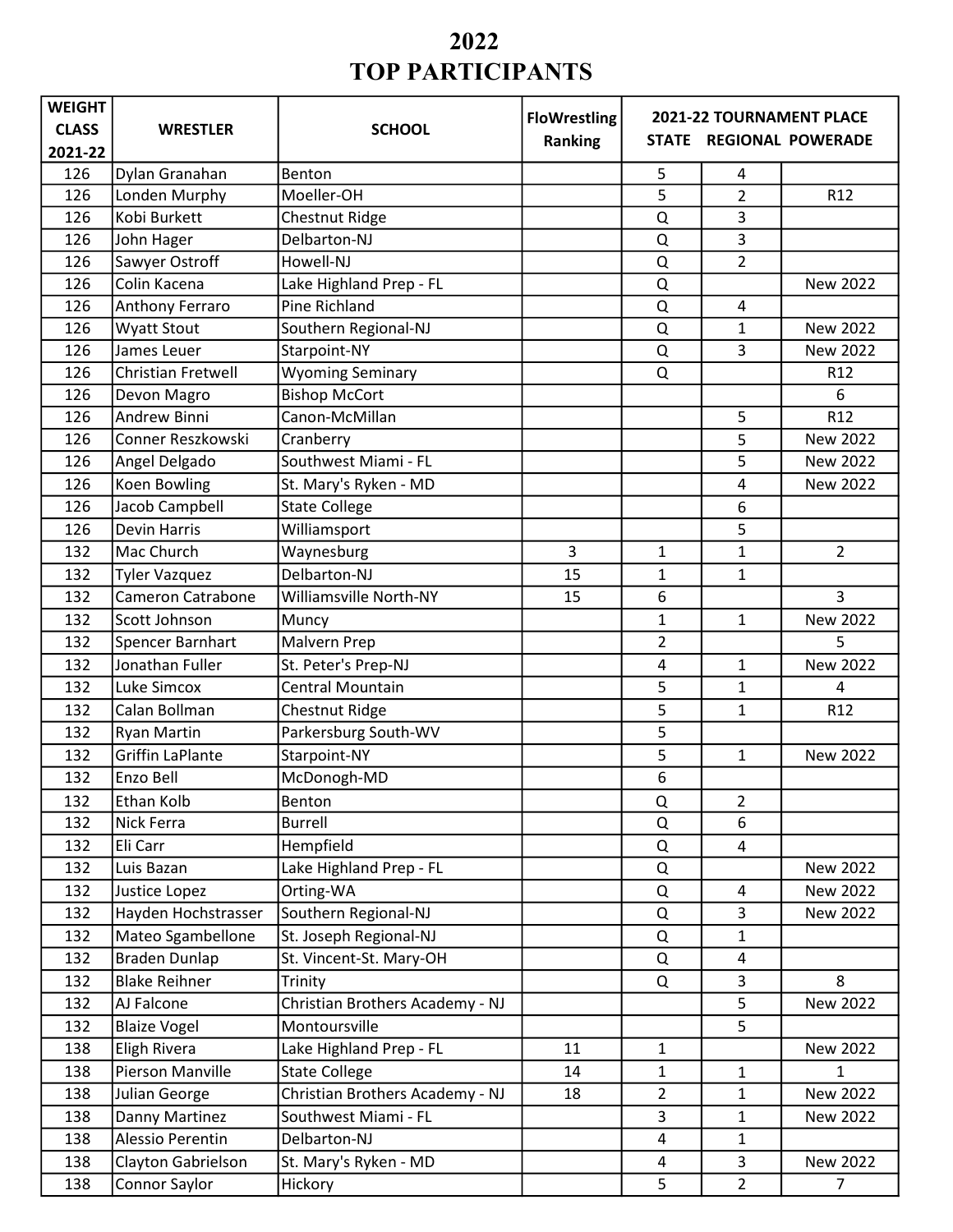| <b>WEIGHT</b> | <b>FloWrestling</b><br>2021-22 TOURNAMENT PLACE |                                 |         |                |                |                         |
|---------------|-------------------------------------------------|---------------------------------|---------|----------------|----------------|-------------------------|
| <b>CLASS</b>  | <b>WRESTLER</b>                                 | <b>SCHOOL</b>                   | Ranking |                |                | STATE REGIONAL POWERADE |
| 2021-22       |                                                 |                                 |         |                |                |                         |
| 138           | <b>Trent Jones</b>                              | Parkersburg South-WV            |         | 5              |                |                         |
| 138           | <b>Bradley Eaton</b>                            | St. Edward-OH                   |         | 5              | $\mathbf{1}$   | 8                       |
| 138           | Felix Lettini                                   | St. Peter's Prep-NJ             |         | 5              | $\mathbf{1}$   | <b>New 2022</b>         |
| 138           | Matt Henrich                                    | Southern Regional-NJ            |         | 7              | $\mathbf{1}$   | New 2022                |
| 138           | Soencer Barnhart                                | Malvern Prep                    |         | 8              |                |                         |
| 138           | Mason Weyant                                    | Chestnut Ridge                  |         | Q              | 6              |                         |
| 138           | Lonzy Vielma                                    | Connellsville                   |         | Q              | 3              | R12                     |
| 138           | Nate Stone                                      | Franklin Regional               |         | $\Omega$       | $\overline{4}$ |                         |
| 138           | Connor Bollinger                                | McDonogh-MD                     |         | Q              |                |                         |
| 138           | <b>Bryson Vaughn</b>                            | Notre Dame GP                   |         | $\Omega$       | 3              |                         |
| 138           | Jayson Flener                                   | North Allegheny                 |         |                | 6              |                         |
| 144           | Cross Wasilewski                                | Delbarton-NJ                    | 11      | 3              | $\mathbf{1}$   | 4                       |
| 144           | <b>Nick Humphrys</b>                            | Wadsworth-OH                    |         | 6              | $\overline{3}$ |                         |
| 144           | Angelo Pellicci                                 | St. Peter's Prep-NJ             |         | Q              | $\overline{2}$ | New 2022                |
| 145           | Meyer Shapiro                                   | <b>Wyoming Seminary</b>         | 5       | $\mathbf{1}$   |                | 1                       |
| 145           | Ty Watters                                      | West Allegheny                  | 12      | 1              | $\overline{2}$ | $\overline{2}$          |
| 145           | Max Norman                                      | Dobyns Bennett-TN               |         | 1              | $\mathbf{1}$   | <b>New 2022</b>         |
| 145           | Jaydon Robinson                                 | Homewood Flossmoor-IL           |         | 3              |                |                         |
| 145           | <b>Reed Fulmer</b>                              | Malvern Prep                    |         | 3              |                | 5                       |
| 145           | Lucas Kapusta                                   | Hempfield                       |         | 5              | 3              | R12                     |
| 145           | Ethen Mojena                                    | Lake Highland Prep - FL         |         | 5              |                | New 2022                |
| 145           | Lester Martinez                                 | Southwest Miami - FL            |         | 5              | $\overline{2}$ | New 2022                |
| 145           | Kyle Wheeler                                    | Parkersburg South-WV            |         | 6              |                |                         |
| 145           | Mehki Neal                                      | St. Mary's Ryken - MD           |         | 6              | $\mathbf{1}$   | New 2022                |
| 145           | Gage Laplante                                   | Starpoint-NY                    |         | $\overline{7}$ | $\overline{2}$ | New 2022                |
| 145           | <b>Griffin Walizer</b>                          | <b>Central Mountain</b>         |         | 8              | 3              |                         |
| 145           | Jake Gilfoil                                    | <b>Bishop McDevitt</b>          |         | Q              | 3              |                         |
| 145           | <b>Matt Gore</b>                                | Orting-WA                       |         | Q              | $\overline{2}$ | New 2022                |
| 145           | Steffan Lynch                                   | Erie Prep                       |         |                | 4              |                         |
| 145           | Nate Jones                                      | Waynesburg                      |         |                | 6              |                         |
| 150           | <b>Tyler Barrett</b>                            | Christian Brothers Academy - NJ |         | 3              | $\mathbf{1}$   | New 2022                |
| 150           | Frank Dibella                                   | St. Joseph Regional-NJ          |         | 4              | $\mathbf 1$    |                         |
| 150           | Cole Velardi                                    | Southern Regional-NJ            |         | 5              | $\mathbf{1}$   | New 2022                |
| 150           | <b>Tyrel Miller</b>                             | St. Edward-OH                   |         | Q              | $\overline{2}$ |                         |
| 150           | Max Nevlin                                      | St. Peter's Prep-NJ             |         | Q              | $\overline{3}$ | New 2022                |
| 152           | Joe Sealey                                      | <b>Wyoming Seminary</b>         | 8       | $\mathbf{1}$   |                | 1                       |
| 152           | <b>Dylan Evans</b>                              | <b>Chartiers Valley</b>         |         | $\mathbf{1}$   | $\mathbf{1}$   | R <sub>12</sub>         |
| 152           | <b>Christopher Earnest</b>                      | Wadsworth-OH                    |         | $\mathbf{1}$   | $\mathbf{1}$   | R <sub>12</sub>         |
| 152           | Andrew Christie                                 | <b>Bishop McDevitt</b>          |         | $\overline{2}$ | $\mathbf{1}$   | $\overline{7}$          |
| 152           | Adrian Ochoa                                    | Southwest Miami - FL            |         | $\overline{2}$ | $\overline{2}$ | <b>New 2022</b>         |
| 152           | Danny Nini                                      | Lake Highland Prep - FL         |         | 3              |                | New 2022                |
| 152           | Levi Dicugno                                    | Orting-WA                       |         | 4              | $\overline{2}$ | New 2022                |
| 152           | Luke Sipes                                      | Altoona                         |         | 5              | $\mathbf{1}$   | New 2022                |
| 152           | Nathan Rickards                                 | Malvern Prep                    |         | $\overline{7}$ |                |                         |
| 152           | Conner McChesney                                | Fort LeBoeuf                    |         | Q              | 3              |                         |
| 152           | Keegan Ramsay                                   | Notre Dame GP                   |         | Q              | 5              |                         |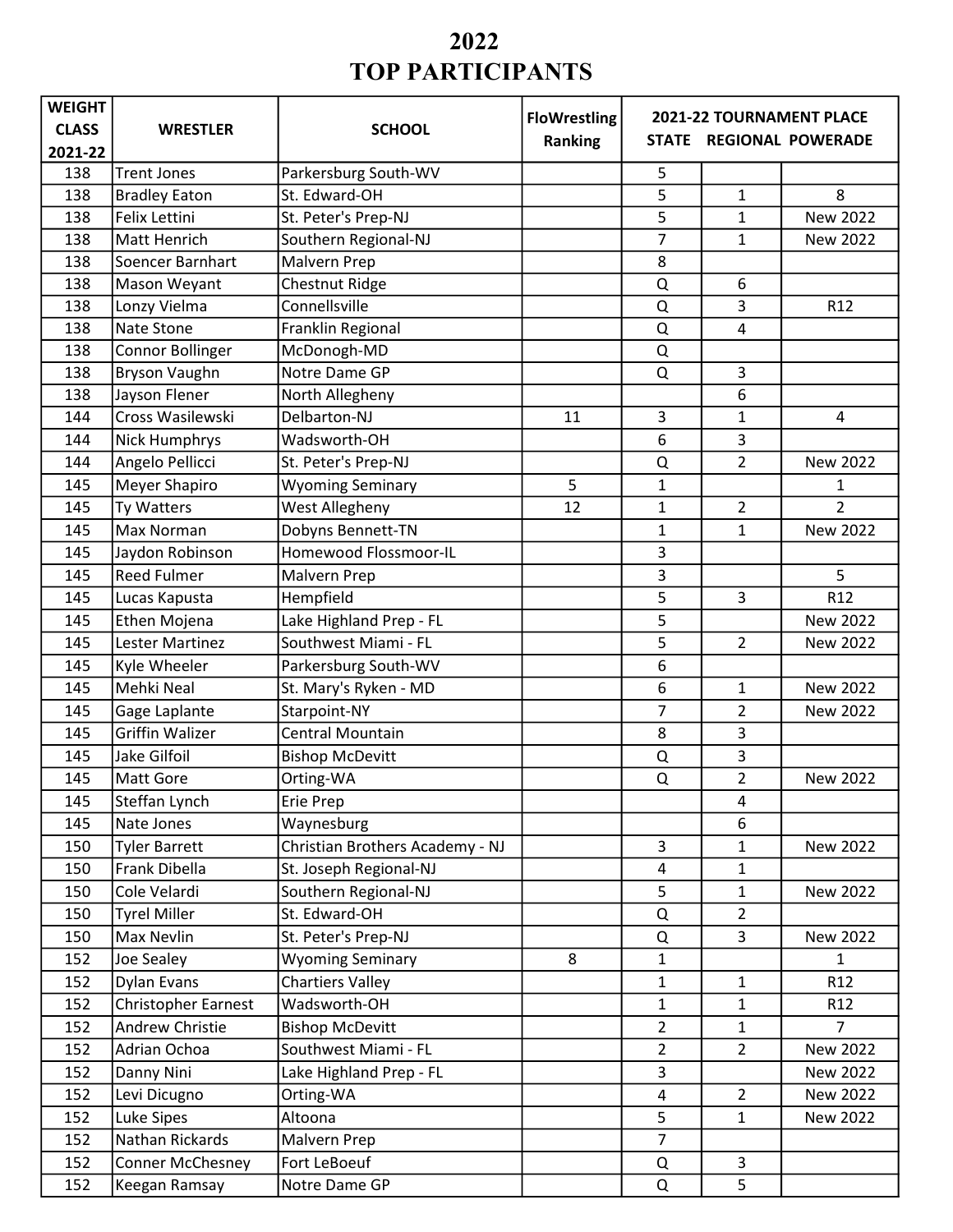| <b>WEIGHT</b> |                          |                                 | <b>FloWrestling</b> |                                                     |                |                 |
|---------------|--------------------------|---------------------------------|---------------------|-----------------------------------------------------|----------------|-----------------|
| <b>CLASS</b>  | <b>WRESTLER</b>          | <b>SCHOOL</b>                   | Ranking             | 2021-22 TOURNAMENT PLACE<br>STATE REGIONAL POWERADE |                |                 |
| 2021-22       |                          |                                 |                     |                                                     |                |                 |
| 152           | Nico Taddy               | West Allegheny                  |                     | Q                                                   | 3              | 8               |
| 152           | <b>Braylen Corter</b>    | <b>Central Mountain</b>         |                     |                                                     | 6              |                 |
| 152           | Will Buckler             | St. Mary's Ryken - MD           |                     |                                                     | 4              | New 2022        |
| 152           | Carter Weaver            | Williamsport                    |                     |                                                     | 4              |                 |
| 157           | <b>Simon Ruiz</b>        | Delbarton-NJ                    | 8                   | 1                                                   | 1              |                 |
| 157           | JR Miller                | St. Edward-OH                   |                     | 2                                                   | 1              | R12             |
| 157           | Zander Silva             | Christian Brothers Academy - NJ |                     | 3                                                   | $\mathbf{1}$   | New 2022        |
| 157           | Rocco Dellagatta         | St. Joseph Regional-NJ          |                     | Q                                                   | 1              |                 |
| 157           | <b>Roger Diaz</b>        | St. Peter's Prep-NJ             |                     | $\Omega$                                            | 3              | New 2022        |
| 160           | <b>Holden Garcia</b>     | Notre Dame GP                   |                     | 1                                                   | 1              | 5               |
| 160           | Gage Wright              | Parkersburg South-WV            |                     | 1                                                   |                | R <sub>12</sub> |
| 160           | <b>Robert Shockey</b>    | Parkersburg South-WV            |                     | $\overline{2}$                                      |                |                 |
| 160           | Dom Federici             | <b>Wyoming Seminary</b>         |                     | $\overline{2}$                                      |                | R <sub>12</sub> |
| 160           | Shawn Taylor             | West Allegheny                  |                     | 4                                                   | $\overline{2}$ | 6               |
| 160           | Danny Diaz               | Southwest Miami - FL            |                     | 5                                                   | $\overline{2}$ | <b>New 2022</b> |
| 160           | Joshua Boykin            | Lake Highland Prep - FL         |                     | 7                                                   |                | New 2022        |
| 160           | <b>Vito Bentile</b>      | Reynolds                        |                     | Q                                                   | 3              |                 |
| 160           | Rocco Serafini           | <b>Central Mountain</b>         |                     |                                                     | 4              |                 |
| 160           | Clay Mallory             | <b>Erie Prep</b>                |                     |                                                     | 6              |                 |
| 160           | Ryan Welka               | Fort LeBoeuf                    |                     |                                                     | 6              |                 |
| 160           | <b>Mason Buckler</b>     | St. Mary's Ryken - MD           |                     |                                                     | 1              | New 2022        |
| 160           | <b>Bodie Morgan</b>      | Trinity                         |                     |                                                     | 6              |                 |
| 165           | Louis Cerchio            | Delbarton-NJ                    |                     | 4                                                   | 3              |                 |
| 165           | Nick Stump               | Christian Brothers Academy - NJ |                     | Q                                                   | 3              | New 2022        |
| 165           | <b>Anthony Harris</b>    | St. Peter's Prep-NJ             |                     | Q                                                   | 1              | New 2022        |
| 170           | Jonathan Ley             | Lake Highland Prep - FL         |                     | $\overline{2}$                                      |                | New 2022        |
| 170           | Noah Onkst               | McDonogh-MD                     |                     | Q                                                   |                |                 |
| 170           | <b>Shannon Davie</b>     | Southwest Miami - FL            |                     |                                                     | 5              | New 2022        |
| 170           | <b>Brandon Jefferson</b> | St. Mary's Ryken - MD           |                     |                                                     | 6              | New 2022        |
| 172           | Rocco Welsh              | Waynesburg                      | 3                   | $\mathbf{1}$                                        | 1              | 3               |
| 172           | Gabe Arnold              | <b>Wyoming Seminary</b>         | 6                   |                                                     |                | 6               |
| 172           | Rune Lawrence            | Frazier                         | 11                  | $\mathbf{1}$                                        | $\mathbf{1}$   | $\overline{4}$  |
| 172           | Michael Dellagatta       | St. Joseph Regional-NJ          | 14                  | 3                                                   | $\mathbf{1}$   | 5               |
| 172           | Matthew Furman           | Canon-McMillan                  |                     | $\overline{\mathbf{4}}$                             | $\overline{2}$ | R <sub>12</sub> |
| 172           | Connor Jacobs            | Armstrong                       |                     | $\overline{7}$                                      | $\overline{a}$ | New 2022        |
| 172           | Garrett Tettemer         | Notre Dame GP                   |                     | $\overline{7}$                                      | $\overline{2}$ |                 |
| 172           | Lucas Lawler             | <b>Bishop McDevitt</b>          |                     | Q                                                   | 5              |                 |
| 172           | Jalen Wagner             | Reynolds                        |                     | Q                                                   | $\overline{3}$ | R12             |
| 175           | Anthony Lawrence         | Christian Brothers Academy - NJ |                     | Q                                                   | 3              | New 2022        |
| 175           | Vincent Lee              | Delbarton-NJ                    |                     | Q                                                   | $\overline{2}$ |                 |
| 175           | <b>Ryan Price</b>        | St. Vincent-St. Mary-OH         |                     | Q                                                   | 5              |                 |
| 182           | Kingsley Menifee         | Fauquier-VA                     |                     | $\mathbf{1}$                                        |                | New 2022        |
| 182           | <b>Dalton Reed</b>       | Orting-WA                       |                     | $\mathbf{1}$                                        | $\mathbf{1}$   | New 2022        |
| 182           | Franklyn Ordonez         | Southwest Miami - FL            |                     | $\overline{2}$                                      | $\mathbf{1}$   | New 2022        |
| 182           | Gabe Moltymr             | St. Mary's Ryken - MD           |                     |                                                     | 5 <sup>1</sup> | New 2022        |
| 189           | Jude Correa              | <b>Wyoming Seminary</b>         | $\overline{7}$      | $\mathbf{1}$                                        |                | $\overline{2}$  |